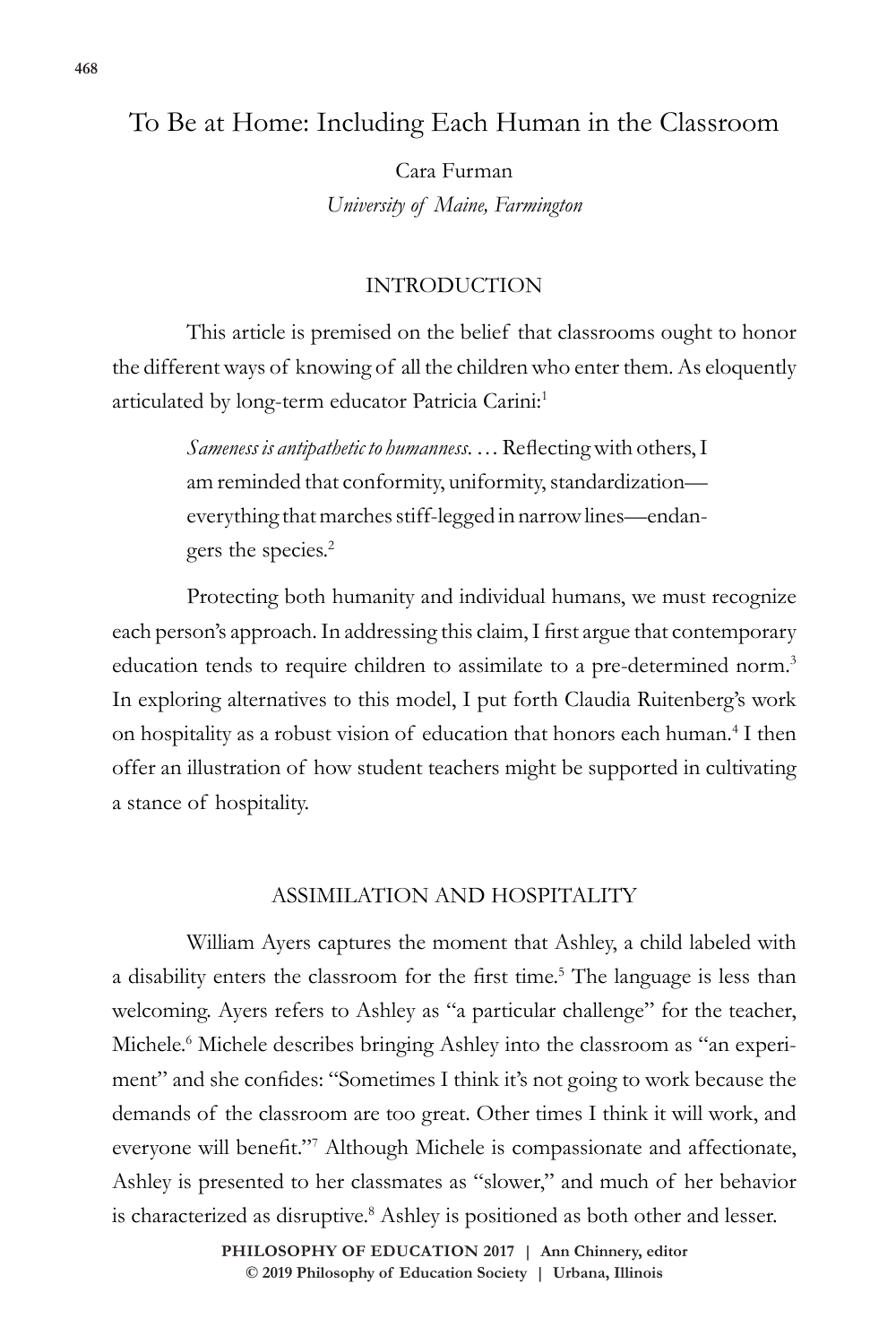#### **Cara Furman 469**

Michele reflects: "It may work out with Ashley … Sometimes I see her using an area of the room the way I'd planned for it to be used, or I see her respond to something simple and direct, and I get goose bumps. We'll see."<sup>9</sup> Ashley's right to the classroom appears to depend on her ability to "us[e]" it "the way" that Michele "planned for it to be used." In not conforming to plans set by others, Ashley is a source of frequent frustration for Michele, her classmates, and even her father. When Michele refers to the ways in which "everyone will benefit," it appears that Ashley will "benefit" from being more like others. The others will "benefit" by developing a compassionate approach to Ashley.

Published in 1989, Ayers documents a classroom at the forefront of the movement for inclusive education. Yet despite policy changes that mandate inclusion, and programs of study devoted to a model that honors difference, the pressure for children to assimilate to a narrow classroom norm still dominates the approach to learning differences.<sup>10</sup>

One compelling response against assimilation is for a space apart, an "asylum," from the society and typical classroom in which difference becomes the norm.<sup>11</sup> I recognize the need for such spaces in which difference is normalized and protected and appreciate this call. Yet I am skeptical of the metaphor of the asylum. Attempts to reclaim the word "asylum" do not just carry the baggage of othering, but a dehumanizing othering at that.<sup>12</sup>

Instead, a space that not only provides for but also honors difference ought to be the educational and societal norm.<sup>13</sup> A better name for this space might be "home."14 Using this metaphor, Ruitenberg advocates for hospitality in which the teacher acts as host for those who enter the classroom. Invoking the Jewish Passover tradition of leaving an empty chair for Elijah, Ruitenberg calls on the teacher to keep open space in the classroom for whoever may enter. Drawing on a framework of decentered subjectivity, Ruitenberg argues that identities are not fixed but instead grow in response to each other. With hospitality, one is not only physically allowed in the classroom, but also allowed the right to influence the educational space.

Ruitenberg distinguishes hospitality from inclusive education, arguing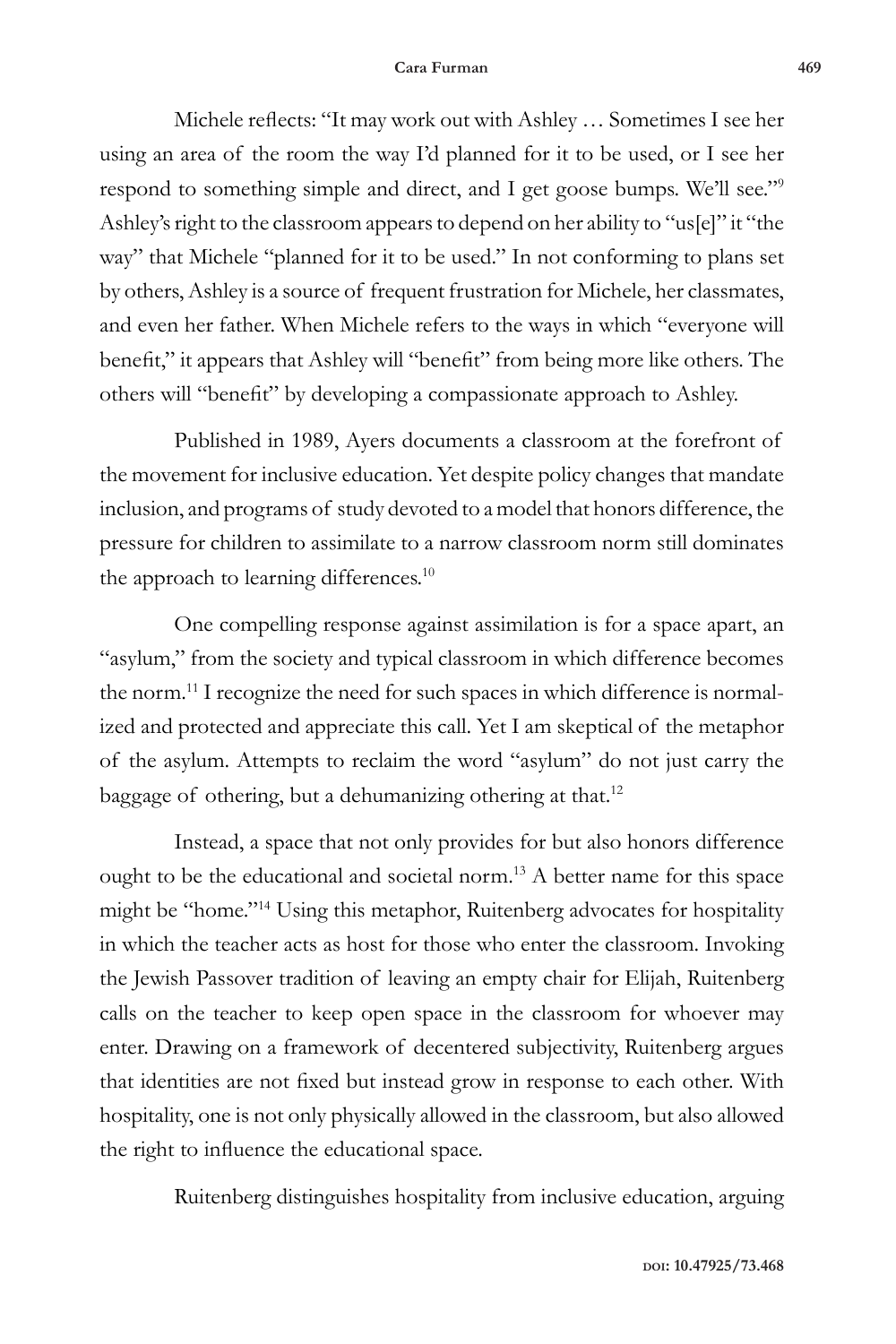that inclusion demands that the student conform to the space already there.<sup>15</sup> I hold onto the term inclusion but use it to refer to a commitment to hospitality. Within this model, I call for a conception of difference that assumes there is no normal and, in doing so, does not label certain people as exceptional.<sup>16</sup>

Incomprehensibility, I argue, is far more individualized than labels of "diagnosed" disability imply. Elementary school teacher-researcher, Karen Gallas, for example, provides a compelling look into her initial resistance and anger towards students who tend to be empowered in our society: academically strong, white, middle-class boys. In her powerful and raw text, Gallas shares how she allows her community and herself to grow through these boys.<sup>17</sup>

Moving away from labels not only sidesteps the preconceived assumptions that come with them but also affords each child the right to differences. In a poignant poem titled, "For My Niece Sidney, Age Six," Amy Gerstler writes of:

> the tyranny of the word "normal"—its merciless sway over those of us bedeviled and obsessed, hopeless at school dances, repelled by mothers' suffocating hugs, yet entranced by foul smelling chemistry experiments, eager to pass sleepless nights seeking rhymes for "misspent" and "grimace."18

Although Gerstler speaks of her niece's widely adored brother who "fits into the happy category of souls mostly at home/in the world,"<sup>19</sup> "mostly" suggests that even for those in this rare group, the sense of "at home" is partial. Even those who superficially conform are also oppressed by the narrow view of normal.

Hospitality does not demand that the host forsake self-preservation to accept all elements of another. Ruitenberg is firm that the host cannot be hospitable if she or her home has been fully "surrender[ed]" to another.<sup>20</sup> Illus-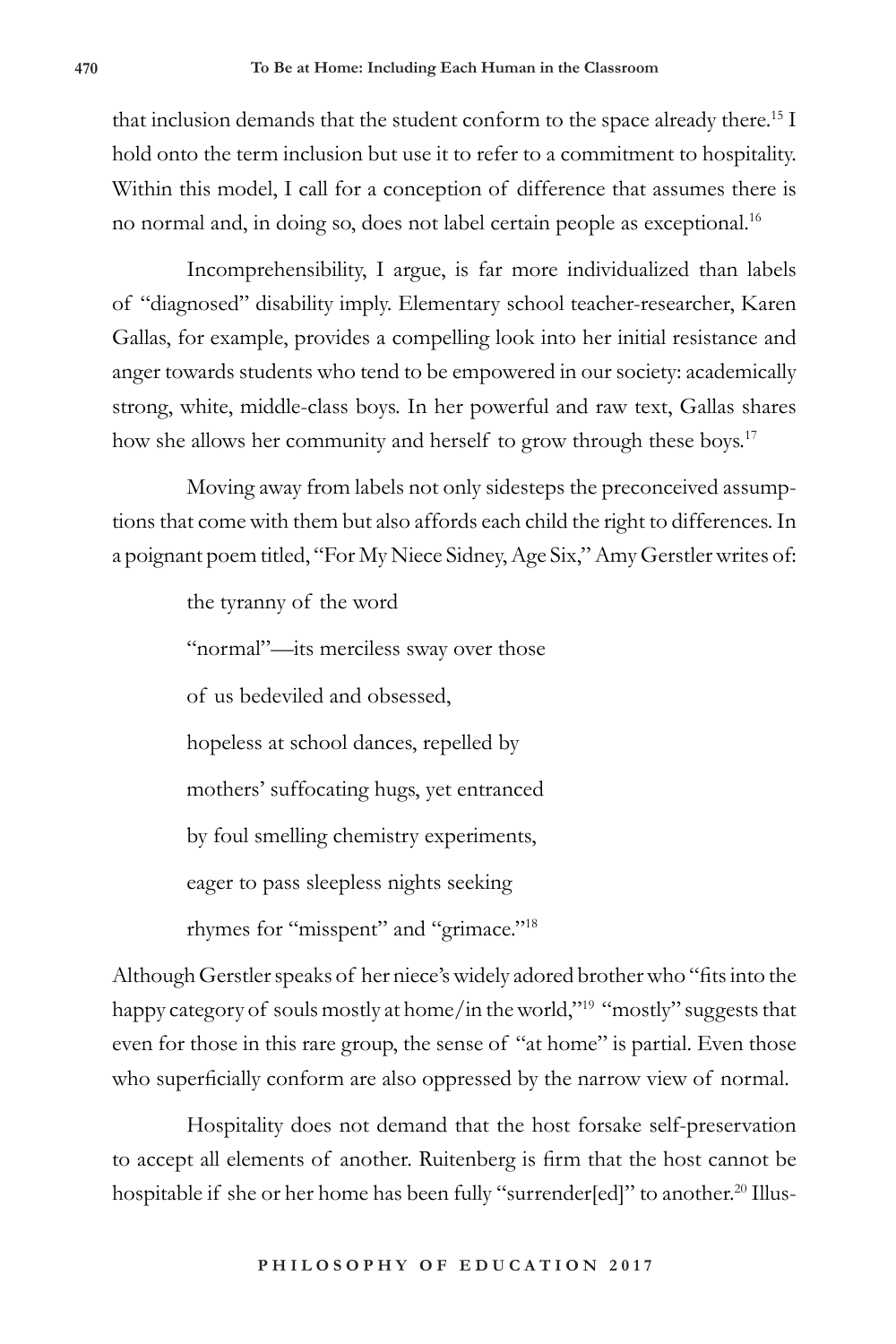#### **Cara Furman 471**

trating this, Gallas neither pushes her students towards conformity nor simply cultivates free expression. Instead, in her class everyone must find ways to work well together.<sup>21</sup> It is important to note that while the teacher sets the tone, the children often lead the way with clues as to how to access particular students.<sup>22</sup>

Examples of hospitality in education are rare but certainly exist. *The Boy Who Would be a Helicopter* serves as a book-length illustration in which early childhood educator and author, Vivian Paley helps build a home in her classroom for one child who initially struggled to engage with others.23 The child's different way of knowing is portrayed as a gift that expands the community and the teacher's way of thinking.

Yet, in advocating that teachers see difference as an opportunity, I am sympathetic that hospitality poses challenges.<sup>24</sup> Calling for an educational climate that allows for all to be counted is especially ambitious given current narrow standards for development and restricted curricula.25 Further, as Gallas experienced with her successful, white, middle-class boys sometimes a student or students may feel threatening to a particular teacher, making opening the door challenging.<sup>26</sup> In writing of Michele, Ayers depicts a teacher who seeks to honor each student. Assessing her work with Ashley, Michele humbly confesses, "I don't know. I'm just learning."<sup>27</sup> Michele needs help, not sanctions. In this article I look into what this help could be.

# HOSPITALITY WITH STUDENT TEACHERS

#### *Methodology*

Carini intentionally pairs generalized arguments with stories. Reflecting on this approach, she writes:

> I now insert another story. A particularized story. A story of a particular child. I do this to animate story and memory, to give weight to being. I tell this one story to call into your minds your particularized world, your particularized stories. I do this purposefully to spill the vivid colors of the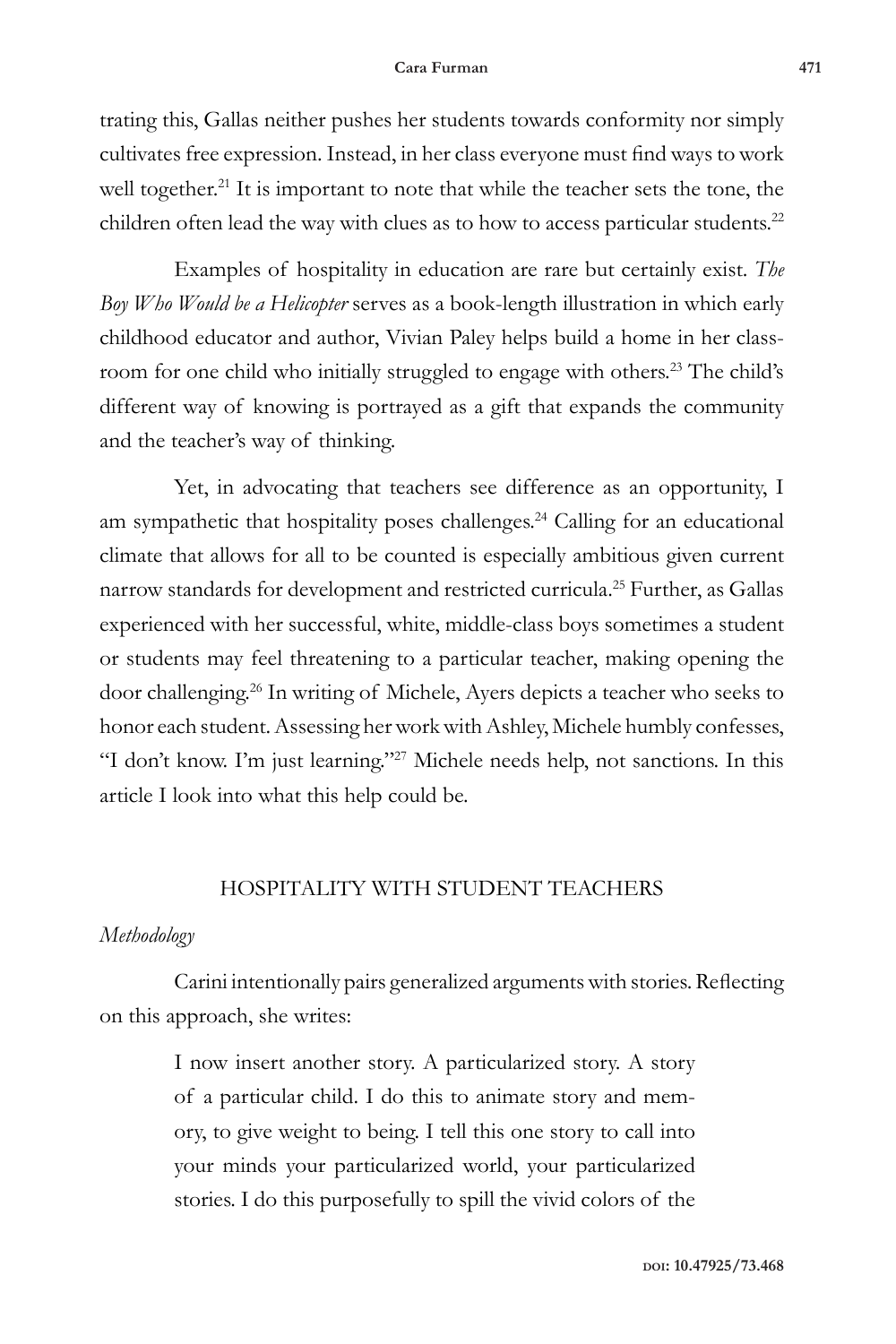particular life, the particular world over the deathly grays of generalization and classification, those neutralized hues that paint humanness impersonally, and the human world flat.<sup>28</sup>

The particular story combats the tendency to look at the world through generalities. Providing a story is a call to the reader to honor the uniqueness of each human.

In focusing on the individual, I too turn my investigation to the happenings in one classroom. As with Gallas and Paley, I include myself in the drama. Drawing on educational thinkers, philosophers, and poets for analysis represents an intersection of texts and practice.

Specifically, this article will explore my supervision of two student teachers, Mia and Natasha,<sup>29</sup> who were placed in the same public school classroom during different semesters. I focus on our work as we expanded our understanding to include seven-year old Thomas. In zooming in on the particular child, Thomas, we cultivated an outlook that could be applied to all children.

I observed Mia and Natasha five times each. In addition to oral and written feedback on lessons, they wrote and then received detailed comments on weekly logs and journal entries. This article draws on my written responses to their work. To stay close to the original pedagogy, I've left my responses un-edited.

I have chosen my work with Mia and Natasha because of their commitment to inclusion and the challenges Thomas posed to this commitment. Thomas had my attention from the first observation, and I grappled throughout the year with how I would support him if he were my student. My role was therefore not as expert but as a fellow inquirer. Bright, hard-working, kind, and open-minded, Mia and Natasha's difficulties speak to the challenge of hospitality.

#### *Drawing on Difference*

**PHILOSOPHY OF EDUCATION 2017** Paley notes how particular children draw the eye, commenting: *I began my experience* in Annie Olsen's kindergarten watching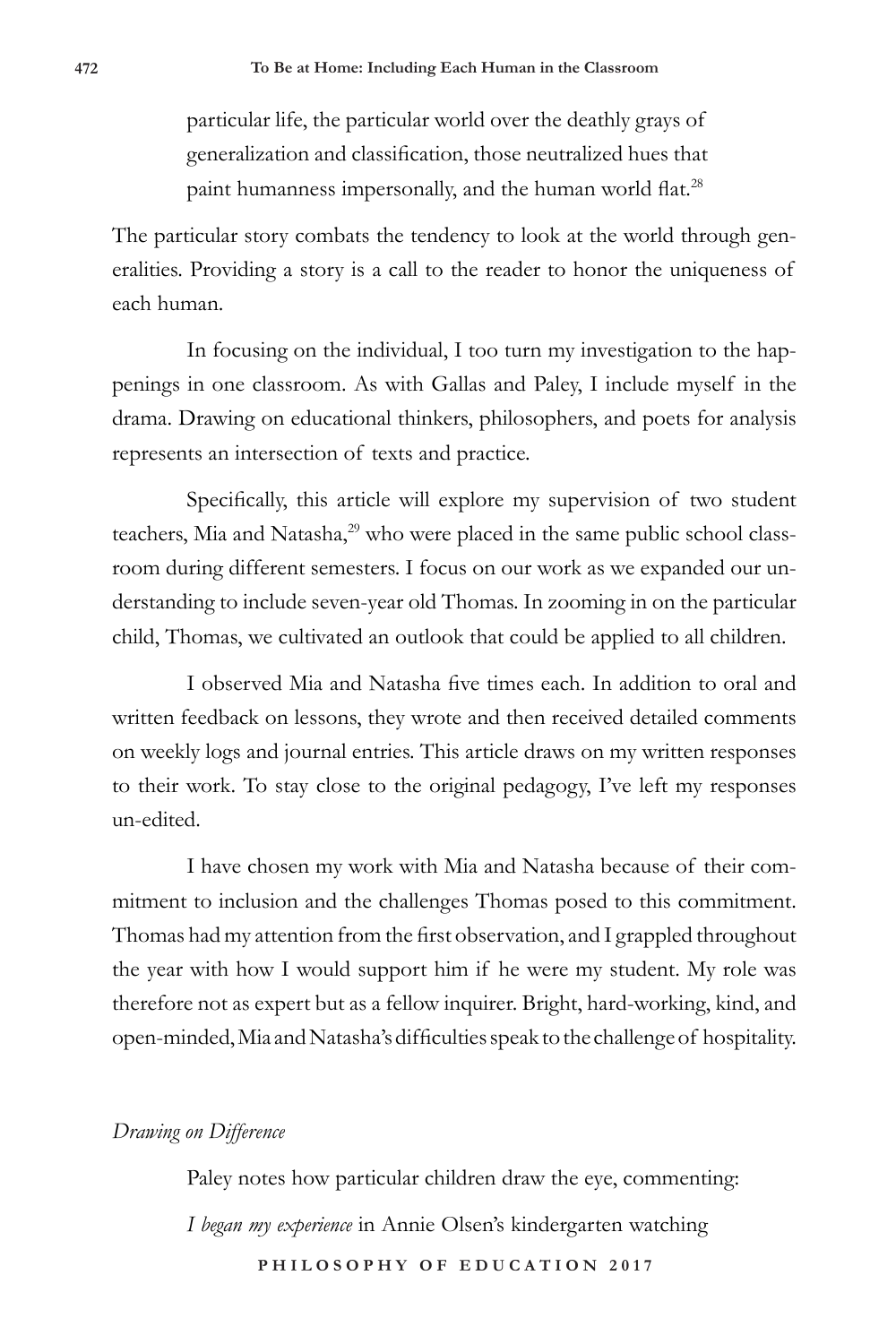Eli and Marianne, confident children who are at ease in the practice of being a child. But my thoughts now revolve around Stanley, whose practice in the matter is far less understood.<sup>30</sup>

Throughout this text and her opus more broadly, Paley documents her work with children who grabbed her attention.<sup>31</sup> In her commitment to all children, her eyes land both on children who "are at ease" and those whose "practice in the matter is far less understood."

Thomas "dr[e]w the eye[s]" of Mia and Natasha from the first days of their placements. Mia immediately warmed to Thomas and was committed to improving his experience. In her first journal, Natasha was baffled and frightened by Thomas. He had hit her on the first day they worked together. She also worried that the cooperating teachers were too permissive with him. In my first observation, when Thomas started speaking to Natasha, she redirected him to do his work. In response, he stopped speaking, got out of his chair, and wandered.

In response to Natasha's first journal, I wrote:

There is a lot going on in your placement. You are asking questions and observing behaviors that are challenging to all teachers, not just new teachers, and figuring out how to meet some children's needs can be challenging. I have never had a class where there wasn't one child who took me a very long time to figure out.<sup>32</sup> Each year this child (and sometimes there was more than one) challenged me to redefine what I believed about teaching and classrooms and to change the structure and community in my class in serious ways. Just as Alexander pushed me to reevaluate how I taught writing,  $33 \text{ I}$ had two other children that year who made me completely change how I was thinking about community. I think the challenge is to stay open, to not blame yourself when a child is struggling in your classroom, but, at the same time, to think about what might be setting them off.

Using the word "challenge" four times, I acknowledged the difficulty of hos-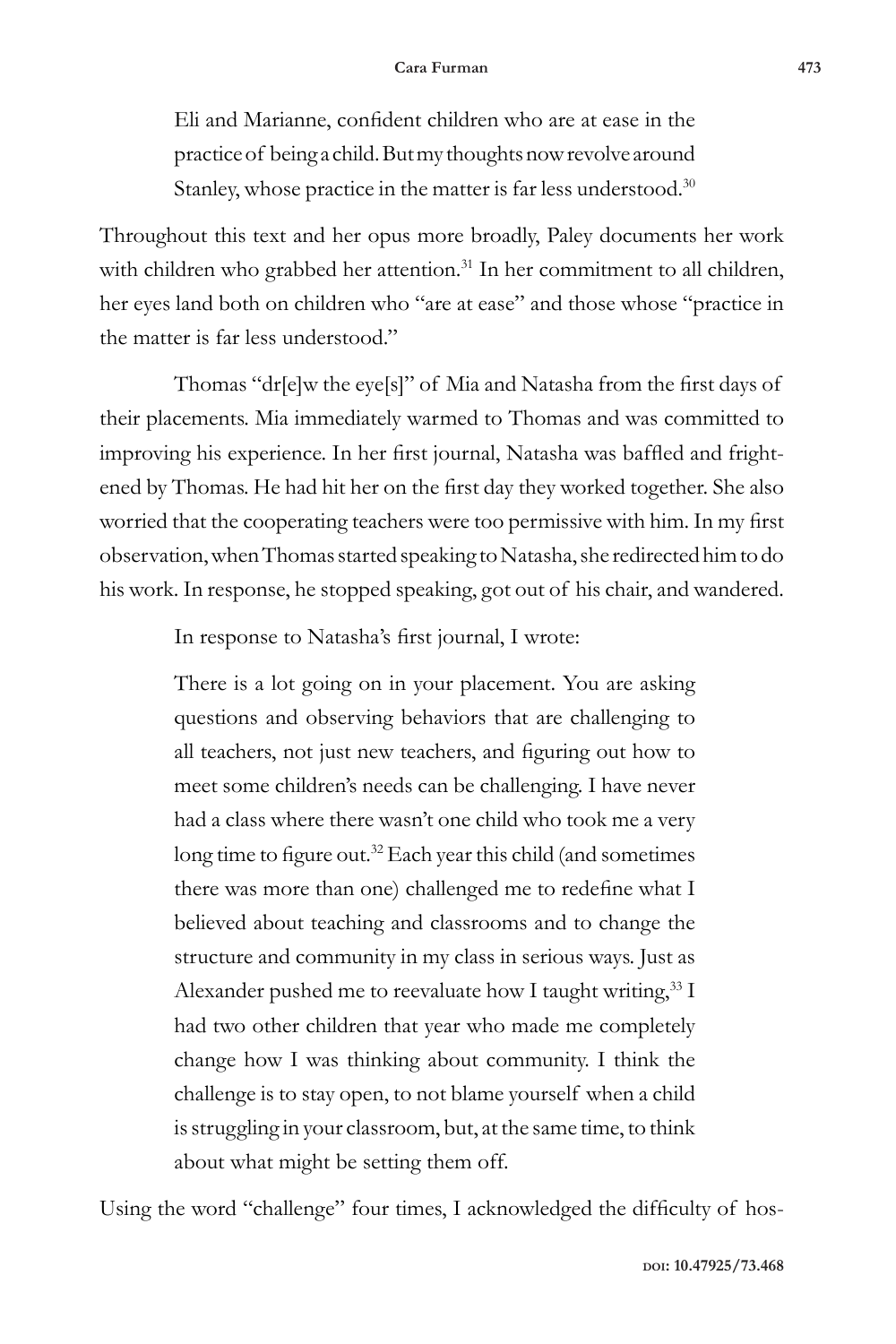pitality. I first affirmed Natasha and her cooperating teachers' frustration, and closed with the assurance that the teacher ought not to "blame [her]self." I emphasized that "all teachers" including me have students they struggle with.

As it frames my approach to hospitality, I share another lengthy response, this time to Mia:

> I can't speak to methods that will work or won't without knowing the child but here are some attitudes that have helped me with similar children:

> 1. He may not make sense to us but there's a good chance he makes sense to himself. There is a logic to his actions, quite likely, but we don't know the logic and it doesn't fit with ours. For whatever reason, he has having trouble fitting his world into our world.

> 2. So, one of my primary guiding practices is that if a child isn't fitting into my world then something about my community isn't quite working … It took me two years with one child to change my classroom world so that he could be a part of it and this change went two ways - we worked towards each other.

> 3. So how is this achieved - studying the child and the community? Where are the breakdowns? What isn't working? Where does the child connect? Where is he trying to connect?

In summation, one must first take a stance of openness. Second, look for clues into the child's way of knowing, and, third, reshape one's thinking and practice to include the child's approach. The remainder of this article will explore how Mia, Natasha, and I took these three steps over the course of the semester.

# *A Stance of Openness*

Thomas' cries, comments, and movement were unpredictable, often out of touch with those around him, and appeared random. This, as much as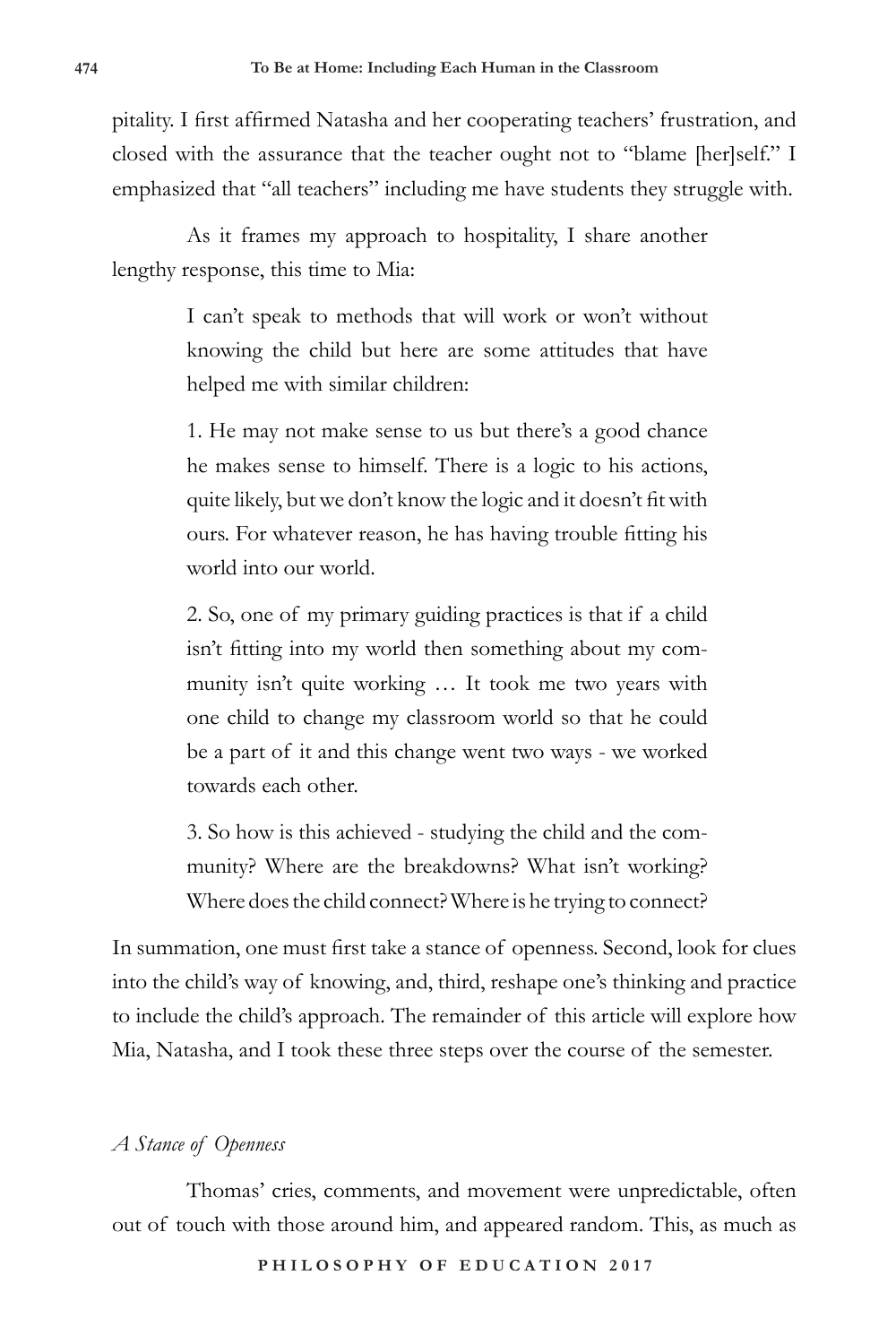#### **Cara Furman 475**

his yelling and kicking, seemed to make people nervous.

Ludwig Wittgenstein writes: "Not that I could describe the system of these convictions. Yet, my convictions do form a system, a structure."<sup>34</sup> Assuming that Thomas had a "system," I had written to Mia: "there's a good chance he makes sense to himself. There is a logic to his actions, quite likely, but we don't know the logic and it doesn't fit with ours." The articulate adult philosopher Wittgenstein could not "describe" the system. This suggests that the child would likely be unable to render his structure intelligible.

Trouble arises when someone cannot describe her system and it is so drastically different as to be almost unrecognizable to the community. Again, Wittgenstein is eloquent on this point:

> We all believe that it isn't possible to get to the moon; but there might be some people who believe that that is possible and that it sometimes happens. We say: these people do not know a lot that we know. And, let them be never so sure of their belief—they are wrong and we know it.35

Within a system of logic, a given outcome can completely contradict another's thinking. Because our way of thinking is invested in certain understandings, one response to these differences is to dismiss another for "not know[ing] a lot that we know." Even with the best intentions, a belief can be so contrary to expectations, as walking on the moon was for Wittgenstein, that it is completely inaccessible.

Carini writes that observing requires "trust that what I am attending to makes sense; that it isn't a merely accidental or chance event. To discover the subject's coherence and how it persists in the world, I have deliberately to shift my own perspective in relation to it."36 One must suspend one's own understanding to assume that there is coherence to each person's perceptions and perspective. In the next section, I share a way of suspending assumptions.

### *Making Visible: Description and Story*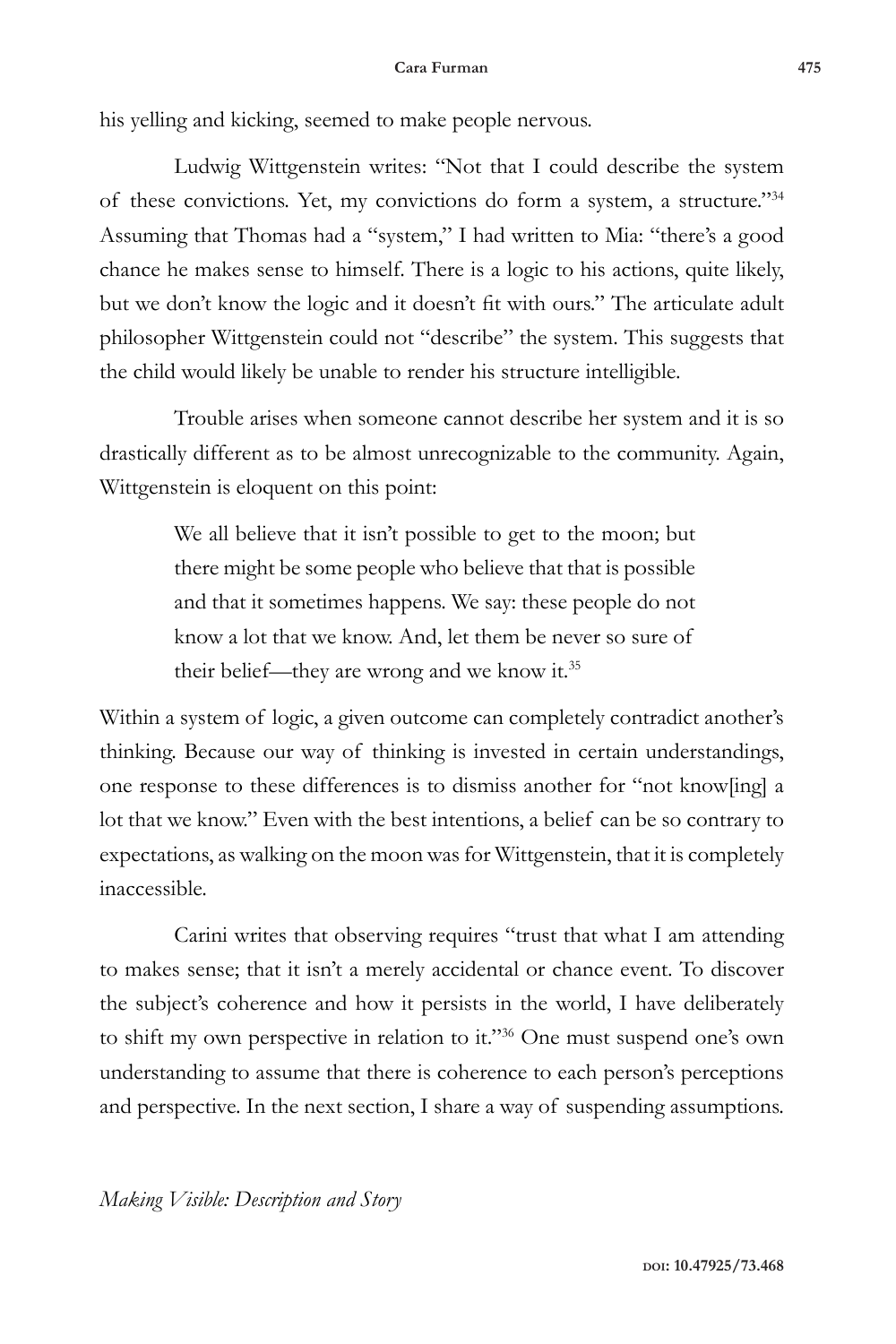Wittgenstein writes: "Pretensions are a mortgage which burdens a philosopher's capacity to think."37 Substituting "teacher" for "philosopher," these pretensions interfere with the ability to think about and therefore act in a child's best interest. Specifically, labeling children with a diagnosed disability or with comments like "good student" limits the way that the child is perceived and perceives himself.<sup>38</sup>

For Carini, description within a community provides the means of unburdening oneself of pretensions. She writes:

> describing, I pause, pausing, attend … Describing requires that I not rush to judgment or conclude before I have looked. Describing makes room for something to be fully present … I have to set aside familiar categories for classifying or generalizing.<sup>39</sup>

For something to be "fully present," it must emerge beyond the labels. Through the slow-moving process of description one gives "the subject time to speak, to show itself."<sup>40</sup>

To this end, I spent time observing and then describing Thomas for my student teachers. Sometimes I would watch for a few minutes and jot down everything he did. I tried to present Thomas without evaluation. As I wrote to Mia:

> I see a child who desperately wants to be a part of things (he calls out constantly, he tries to engage other students), but who is also angry at the thing he wants to be a part of (he disrupts lessons, is aggressive towards teachers, sat with his ears covered while other children shared yesterday, makes a point of saying what he already knows … ). So, I would study him to see, where is he smiling? Where is he falling apart? Just watch even without helping. I would be very intrigued to see what happened between him trying to comfort another frustrated child yesterday during the drawing assignment and when he scribbled all over his paper and erased his work. What was the breaking point?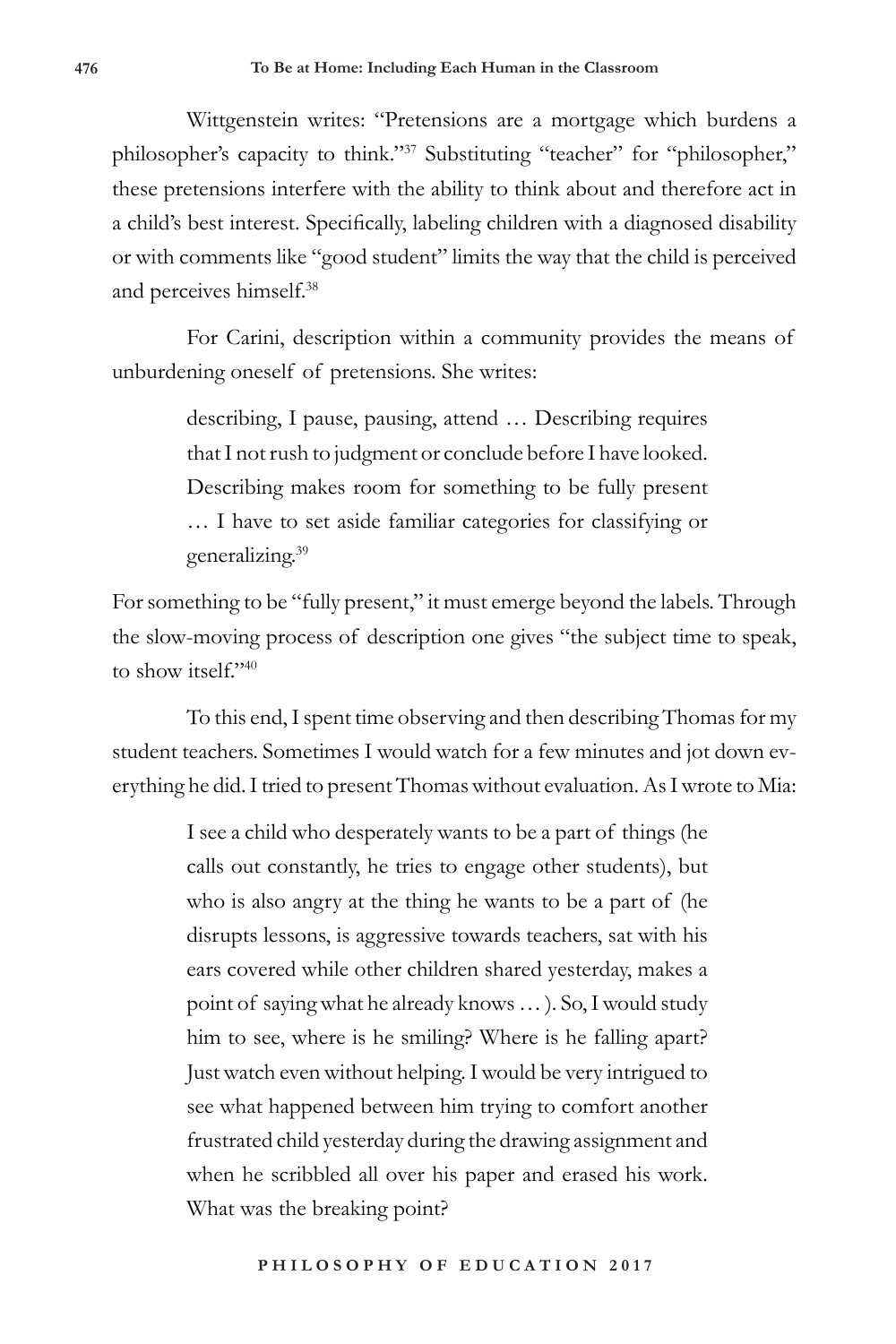If you want to keep engaging this question, feel free to send me some more observations and questions about him and I will be happy to think about it some more ...

In suggesting that Mia "just watch without helping" and maintain an inquiry stance, I put forth observing and questioning as crucial habits of teaching.

Another way of seeing is through refraction. Paley writes: "The anecdotal history of one group of children suddenly brings to mind other extraordinary characters who changed my perceptions of life in a classroom."41 In addition to describing Thomas, I used stories to try to help the students consider his perceptions. In one instance, I told Natasha about an older student who was attracted to the Victorians because of their reputation for stoicism. This student found it hard to read people's emotions and liked the idea of a culture where emotions were avoided.

Acknowledging the challenges of hospitality, I opened this response by affirming Natasha's "interesting work" and "serious thinking." I then shared the story to expand upon this thinking. Beyond repeating the word "interesting" after sharing the story, I resisted adding my thinking, hoping the story would launch Natasha's own thoughts.

#### *Re-visioning*

A helpful commonality across the literature on the "asylum"42 and Ruitenberg's work<sup>43</sup> is that one can neither fully know another nor even oneself. Curriculum cannot be fixed because we cannot foresee who students will be.<sup>44</sup> In maintaining this openness, I wrote to Mia: "I can't speak to methods that will work or won't without knowing<sup>45</sup> the child."

Even when one does have a relationship with the child, flexibility is necessary as the child continues to develop beyond expectations. As I wrote to Mia: "All good questions. Try stuff. See if it works. Then try again. Trust your instinct. The fact that he trusts you shows how well you are handling the situation." The constant is the relationship. Within this safe relationship, there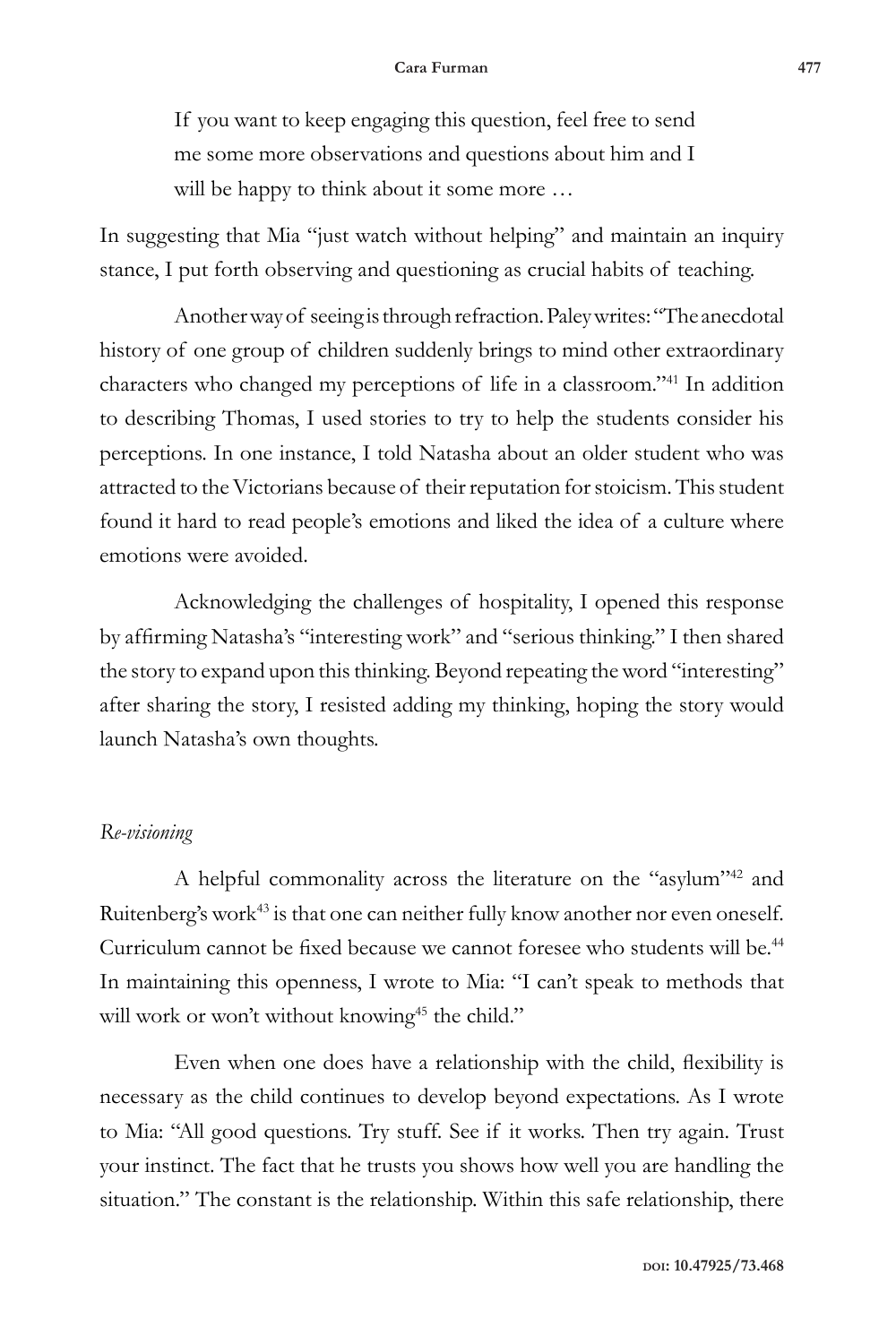is room to experiment.

### BENEFITS OF HOSPITALITY

Foremost, with inclusion, the health and happiness of the individual student is at stake. Thomas was often screaming and thrashing in the hallway. In this way, he literally stood outside the community and his vocalizations were reduced to incomprehensible noise. The inability to master something others did easily often precipitated his screams. Thomas' teachers, classmates, and student teachers worked to understand Thomas and to draw on his many strengths. When this happened, Thomas appeared markedly happier and was able to join in the learning.

In her last journal, Natasha rejoiced in Thomas' increased comfort with her and said she would miss him most of all. In responding to Natasha's final journal I wrote:

> Certainly the kids in my teaching who made me the most upset also pushed me the most to grow and ultimately I think of them with the most affection. I also want to note that your journals started and ended with him – the initial journal expressing anxiety and frustration and this one compassion and affection.  $\odot$  What a great opportunity to get to know a child in this way.

Linking my growth as a classroom teacher to her current situation, I hoped to encourage Natasha to embrace a stance of open learning in response to students. In hosting a student with an unfamiliar perspective, the teacher must grow to incorporate that perspective.46

Carini writes, "in ways subtle and bold they [babies] announce themselves as active players in the worlds making and remaking."47 We are dependent on each individual being able to express himself to keep the world revitalized. Whereas not all children resist the norms passionately, all children benefit when norms are resisted and the common world is broadened. Hospitality has the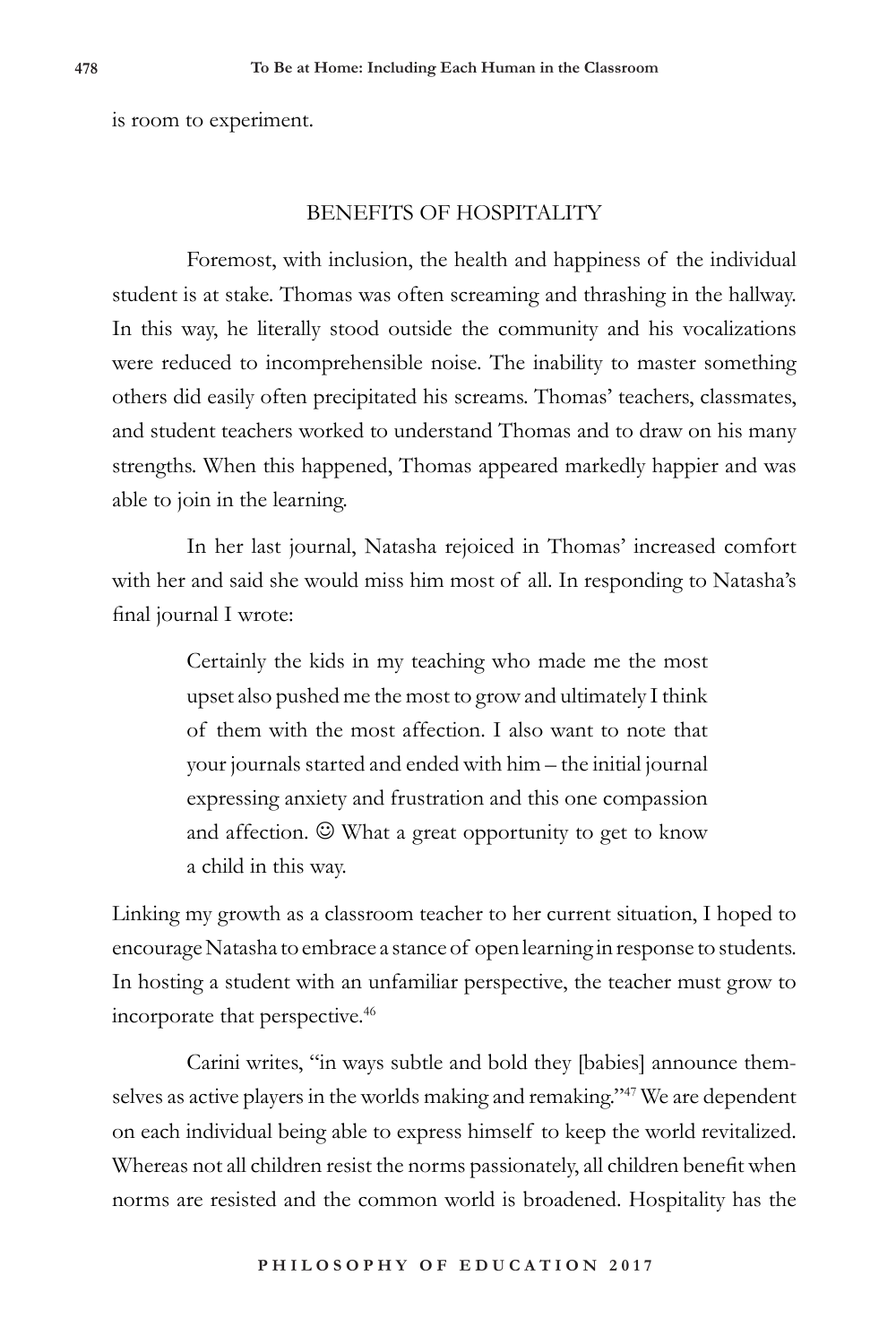potential to enrich and protect everyone's experience.<sup>48</sup>

1 Through a practice called Descriptive Inquiry, Carini and her co-collaborators identify a series of processes that draw on description to better meet the needs of children. This informed the work I did with student teachers. 2 Patricia F. Carini, *Starting Strong: A Different Look at Children, Schools, and Standards* (New York: Teachers College Press, 2001), 196.

3 Gail Boldt and Joseph Thomas Valente, "Bring Back the Asylum: Reimaging Inclusion in the Presence of Others," in *Reconceptualizing Early Childhood Care & Education: Critical Questions, New Imaginaries and Social Activism*, eds., Marianne N. Bloch, Beth Blue Swadener, and Gaile S. Canello (Washington, D.C: Peter Lang, 2014), 202-213; Linda Graham and Roger Slee, "An Illusory Interiority: Interrogating the Discourse/S of Inclusion," *Educational Philosophy and Theory* 40, no. 2 (2008): 277-293; Claudia Ruitenberg, "The Empty Chair: Education in an Ethic of Hospitality," in *Philosophy of Education 2011*, ed., Robert Kunzman (Urbana, IL: Philosophy of Education Society, 2011), 28- 36.

4 Ruitenberg, "The Empty Chair: Education in an Ethic of Hospitality."

5 William Ayers, *The Good Preschool Teacher: Six Teachers Reflect on Their Lives* (New York: Teachers College Press, 1989). Although Ayers provides the label assigned, I have chosen to avoid putting Ashley into a pre-determined category. For more on labels see Graham and Slee, "An Illusory Interiority," 286.

6 Ayers, *The Good Preschool Teacher*, 87.

7 Ibid.

8 Ibid.

9 Ibid., 88.

10 Boldt and Valente, "Bring Back the Asylum;" Alicia Broderick, Heeral Mehta-Parekh, and D. Kim Reid, "Differentiating Instruction for Disabled Students in Inclusive Classrooms," *Theory into Practice* 44, no. 3 (2005): 194- 202; Graham and Slee, "An Illusory Interiority;" Ashley Taylor, "Making Disability (Matter) in Philosophy and Education," in *Philosophy of Education 2015*, ed., Eduardo Duarte (Urbana, IL: Philosophy of Education Society, 2015): 224-232.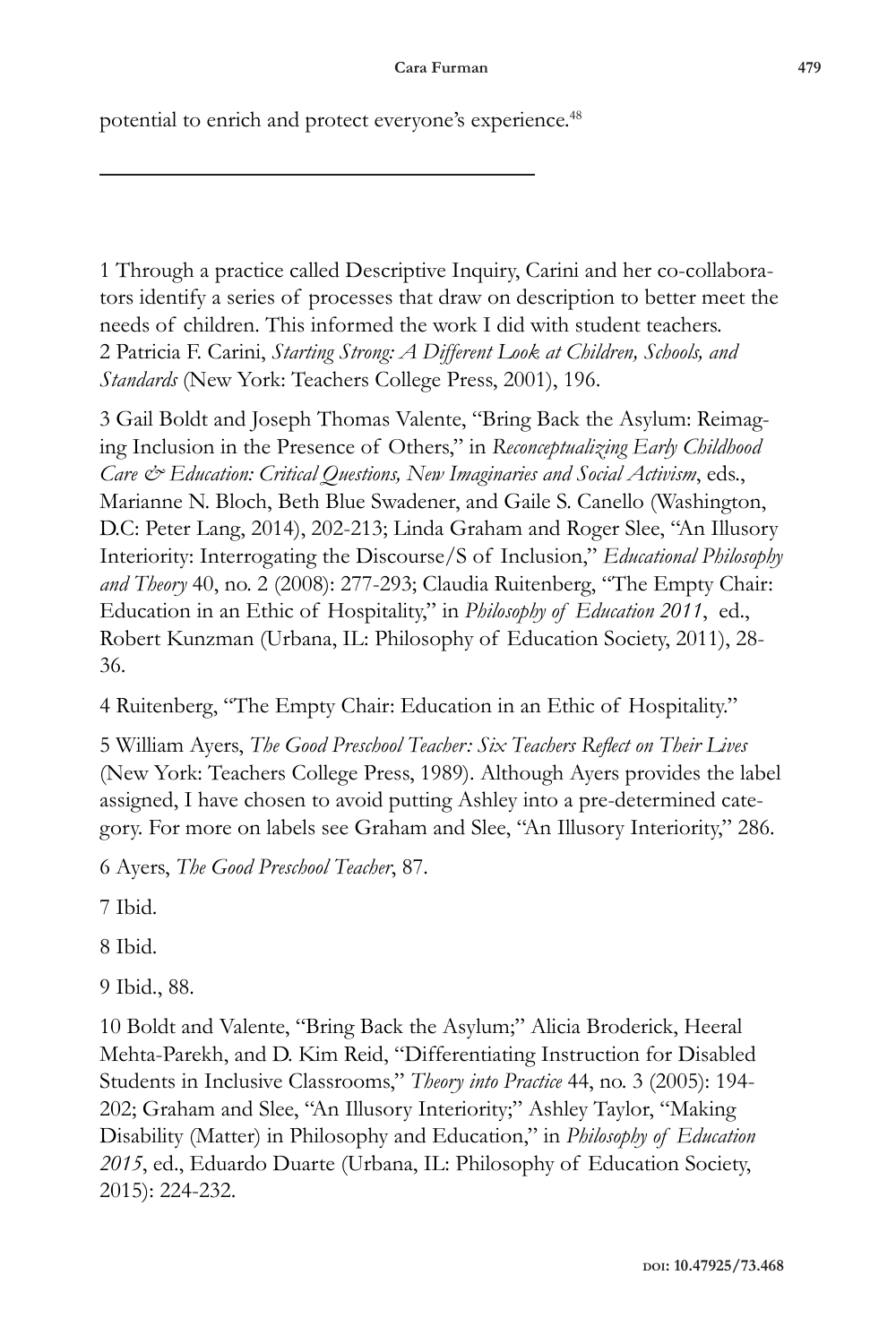11 Boldt and Valente, "Bring Back the Asylum;" Glenn M. Hudak, "When Nothing Happens: Autos, Autism, and 'Disabled' Technology," in *Philosophy of Education 2015*, ed., Eduardo Duarte (Urbana, IL: Philosophy of Education Society, 2015): 96-104; Jan Masschelein and Pieter Verstraete, "Living in the Presence of Others: Towards a Reconfiguration of Space, Asylum, and Inclusion," *International Journal of Inclusive Education* 16, no. 11 (2012): 1-14.

12 Ashley Taylor, "On Purposes and Intentions: Doing the Work of Challenging Ableism in Education," in *Philosophy of Education 2015*, ed., Eduardo Duarte (Urbana, IL: Philosophy of Education Society, 2015): 105-108.

13 Taylor, "Making Disability (Matter);" Taylor, "On Purposes and Intentions."

14 Amy Gerstler, *Dearest Creature* (New York: Penguin Books, 2009), 4; Ruitenberg, "The Empty Chair," 33. I use this word with the understanding that despite the generally positive connotation, homes can of course be unwelcoming, cruel, places as well.

15 Graham and Slee, "An Illusory Interiority;" Ruitenberg, "The Empty Chair;" Taylor, "Making Disability (Matter)."

16 Graham and Slee, "An Illusory Interiority;" Ruitenberg, "The Empty Chair."

17 Karen Gallas, *"Sometimes I Can Be Anything": Power, Gender, and Identity in a Primary Classroom* (New York: Teachers College Press, 1998).

18 Amy Gerstler, *Dearest Creature*, 4.

19 Ibid.

20 Ruitenberg, "The Empty Chair," 33.

21 Gallas, "*Sometimes I Can Be Anything*.*"*

22 For a powerful example of this see Vivian Gussin Paley, *The Boy on the Beach: Building Community through Play* (Chicago: University of Chicago Press, 2010).

23 Vivian Gussin Paley, *The Boy Who Would Be a Helicopter* (Cambridge, MA: Harvard University Press, 1990)*.* In addition to Paley's other works, I've included a few more particularly compelling examples of hospitality enacted. See: Patricia F. Carini and Margaret Himley, *Jenny's Story: Taking the Long View of the Child: Prospect's Philosophy in Action* (New York: Teachers College Press, 2010); Karen Gallas, *The Languages of Learning: How Children Talk, Write, Dance, Draw, and Sing Their Understanding of the World* (New York: Teach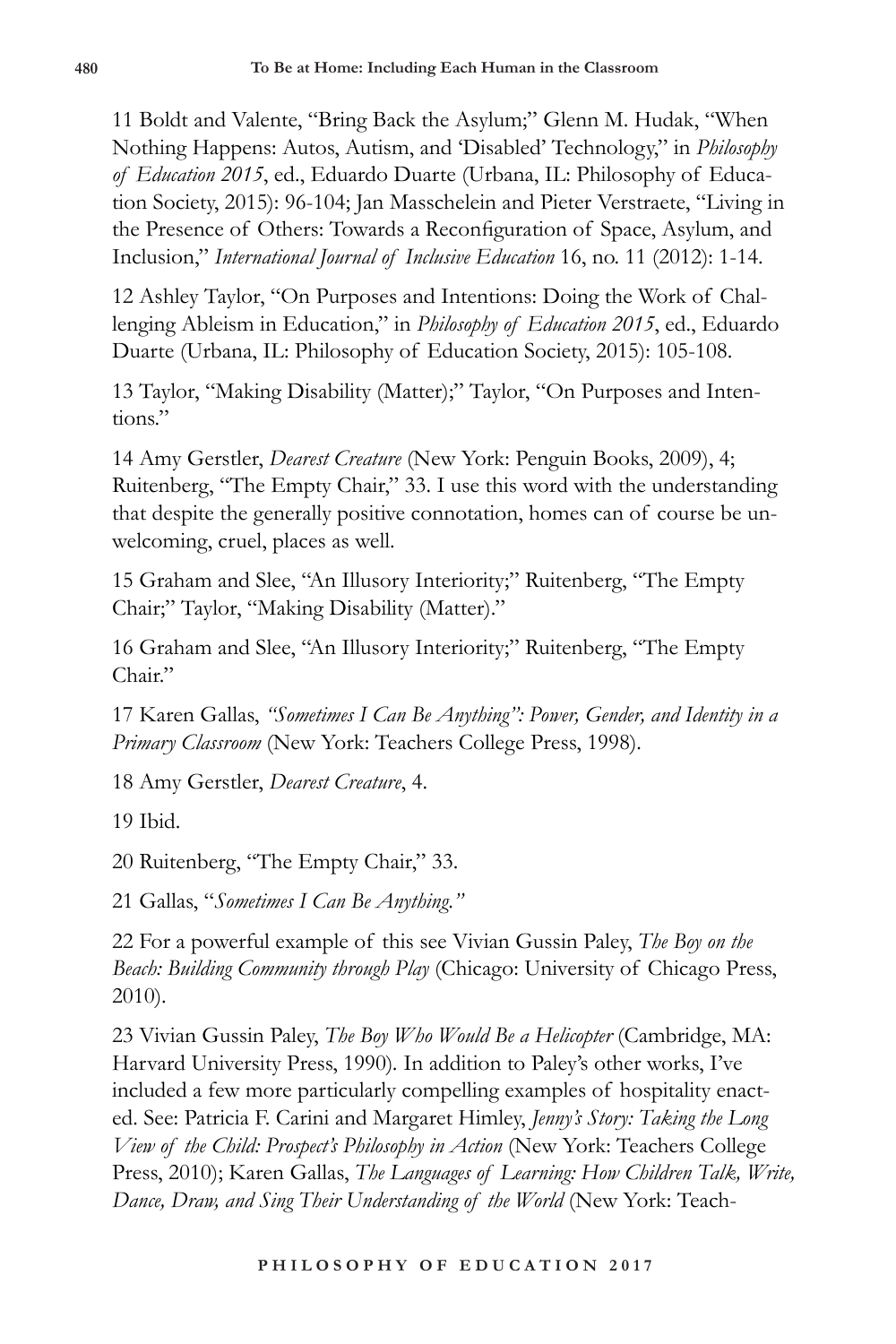ers College Press, 1994); Gallas, *"Sometimes I Can Be Anything;"* Karen Hale Hankins, *Teaching through the Storm: A Journal of Hope* (New York: Teachers College Press, 2003).

24 Claudia Eppert, "Empty Chair, Empty Boat," in *Philosophy of Education 2011*, ed., Robert Kunzman (Urbana, IL: Philosophy of Education Society, 2011): 37-39.

25 Carini, *Starting Strong.*

26 Eppert, "Empty Chair, Empty Boat;" Gallas, *"Sometimes I Can Be Anything."*

27 Ibid.

28 Carini, *Starting Strong*, 201.

29 These and other proper names are pseudonyms. A few identifying details have also been changed.

30 Paley, *The Boy on the Beach*, 69.

31 Paley, *The Boy Who Would Be a Helicopter*; Vivian Gussin Paley, *The Girl With the Brown Crayon* (Cambridge, MA: Harvard University Press, 1998); Vivian Gussin Paley, *Kindness of Children.* (Cambridge, MA: Harvard University Press, 2000).

32 Here I misspoke. I do not believe that we can ever "figure out" someone else. Instead, insights offer entry points for relating.

33 Here I reference a previous presentation.

34 Ludwig Wittgenstein, *On Certainty*, trans. G. E. M Anscombe, eds. G. E. M Anscombe and G. H. von Wright (New York, NY: Harper and Row, 1972), 16e.

35 Ibid., 37e.

36 Carini, *Starting Strong*, 163.

37 Ibid., 72e.

38 Graham and Slee, "An Illusory Interiority."

39 Carini, *Starting Strong*, 163.

40 Ibid.

41 Paley, *The Boy on the Beach*, 75.

42 Boldt and Valente, "Bring Back the Asylum;" Hudak, "When Nothing